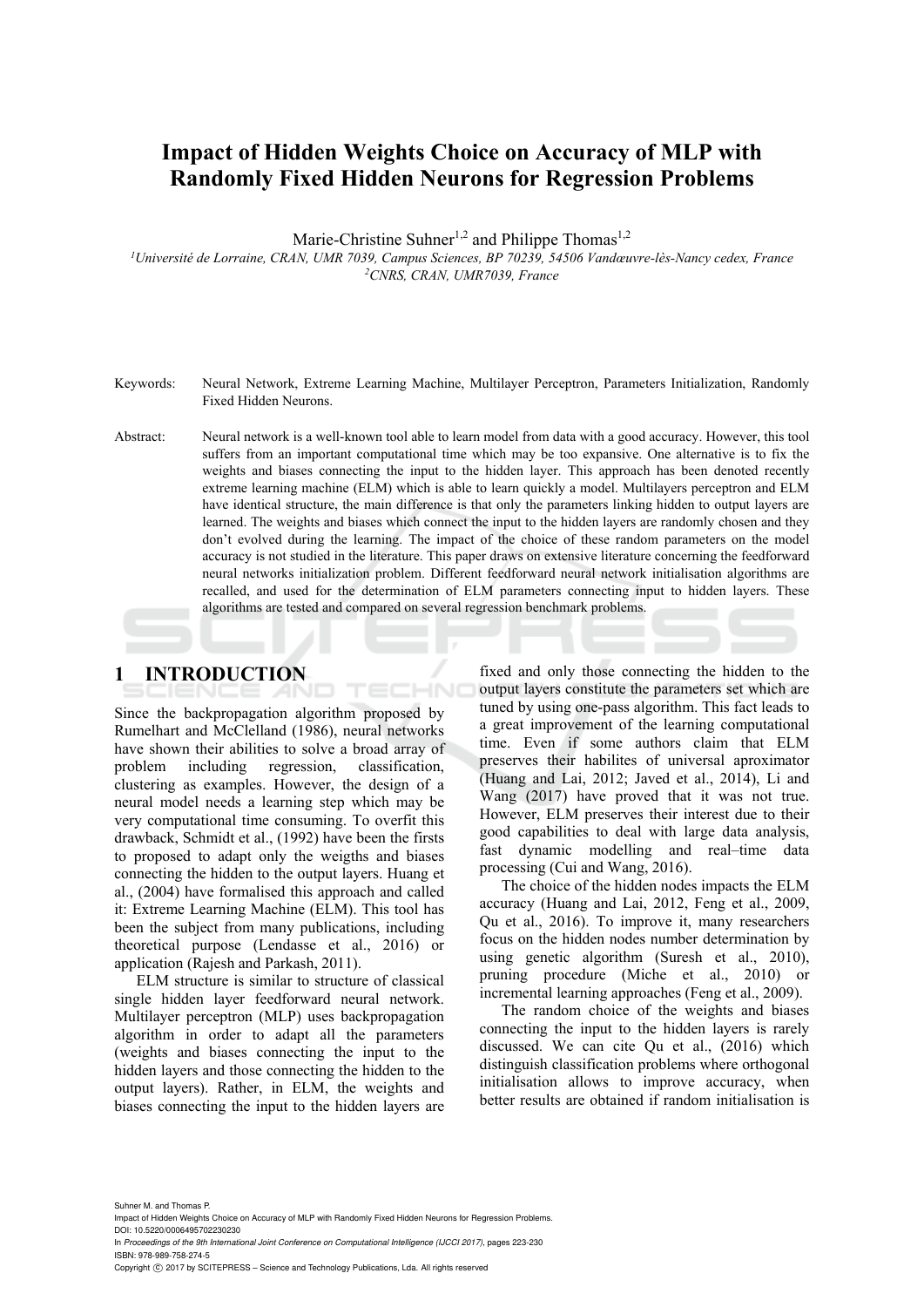used for regression problems. The great majority of works related to ELM include a simple random initialisation of these weights and biases (Huang et al., 2004; Huang et al., 2006). Some works proposed a more sophiticated initialisation procedure (Javed et al., 2014) including the use of evolutionary algorithms (Evolutionary-ELM) which may deteriorate the computational time (Zhu et al., 2005, Cao et al., 2012; Matias et al., 2014). At the oposite, other works do not say a word about this problem (Huang and Lai, 2012; Yin et al., 2015).

On the contrary, in the MLP context, the problem of initialization of the weigths and biases connecting the input to the hidden layers have been studied (Nguyen and Widrow, 1990; Burel, 1991; Drago and Ridella, 1992; Thomas and Bloch, 1997).

In this paper, the impact of the using of sophisticated MLP initialization algorithms for ELM model accuracy for regression purpose is investigated. Next section will present the structure and the learning algorithm of the considerd ELM. The hidden nodes choice is also discussed. Section three recalls five MLP initialization algoritms. These algorithms are used for ELM models for three regresion benchmarks in section four before to conclude.

## **EXTREME LEARNING**  $\mathbf{2}$ **MACHINE (ELM)**

#### $2.1$ **ELM Structure and Notations**

The structure of an ELM is similar to the MLP structure and is given by:

$$
z_{k} = \sum_{i=1}^{n_{1}} w_{ki} \cdot g\left(\sum_{h=1}^{n_{0}} v_{ih} \cdot x_{h}^{0}\right) = \sum_{i=1}^{n_{1}} w_{ki} \cdot (V_{i} \cdot X)
$$
  
= 
$$
\sum_{i=1}^{n_{1}} w_{ki} \cdot H_{i} \qquad \text{with} \qquad k = 1...n_{2}
$$
 (1)

where,  $z_k$  are the  $n_2$  outputs and  $x_k^0$  are the  $n_0$  inputs of the ELM ( $x_{n_0}^0$  is a constant input equal to 1),  $v_{ih}$ are the weights connecting the input layer to the hidden layer,  $g(.)$  is the activation function of the hidden neurons,  $w_{ki}$  are the weights connecting the hidden neurons to the output k,  $H_i$  is the is the output of the hidden neuron i  $(H_n)$  is a constant input equal to 1). Equation 1 is written compactly as:

$$
Z = W.H \tag{2}
$$

where  $Z$  is the estimated output matrix:

$$
Z = \begin{bmatrix} z_1(1) & z_{n_o}(1) \\ z_1(N) & z_{n_o}(N) \end{bmatrix}
$$
 (3)

 $H$  is the hidden layer output matrix:

$$
H\left(V_1, ..., V_{N_n}, X(1), ..., X(N)\right) =
$$
\n
$$
\begin{bmatrix} g(V_1.X(1)) & g(V_{n_h}.X(1)) \\ g(V_1.X(N)) & g(V_{n_h}.X(N)) \end{bmatrix}
$$
\n(4)

and  $W$  the ELM parameters matrix:

$$
W = \begin{bmatrix} W_1^T \\ W_{n_2}^T \end{bmatrix} \tag{5}
$$

Different activation functions have been proposed for the hidden nodes (Javed et al. 2014). In this paper, initialization algorithms are tested for ELM regression models. So the classical hyperbolic tangent is chosen.

#### $2.2^{\circ}$ **ELM Learning Algorithm**

Different learning algorithms have been proposed to determine the parameters of the model. The one used here is summarized as follow (Huang et al., 2006):

- The weights  $v_{ih}$  and biases  $b_i^1$  connecting the input to the hidden layers are randomly selected.
- Calculate the hidden layer output matrix  $H$  by (4). Calculate the ELM parameters by using  $H^{\dagger}$ the Moore-Penrose generalized inverse of matrix H (Huang et al., 2006):

$$
W = H^{\dagger} . Y \tag{6}
$$

Many modification have been proposed to improve accuracy of such learning algorithms as robust ELM (Zhang and Luo, 2015), regularized ELM (Deng et al., 2009), incremental (Huang et al., 2006), regularized incremental (Xu et al., 2016).

In this paper, the goal is to test MLP initialization algorithms. So the basic ELM algorithm (Huang et al., 2006) is sufficient here.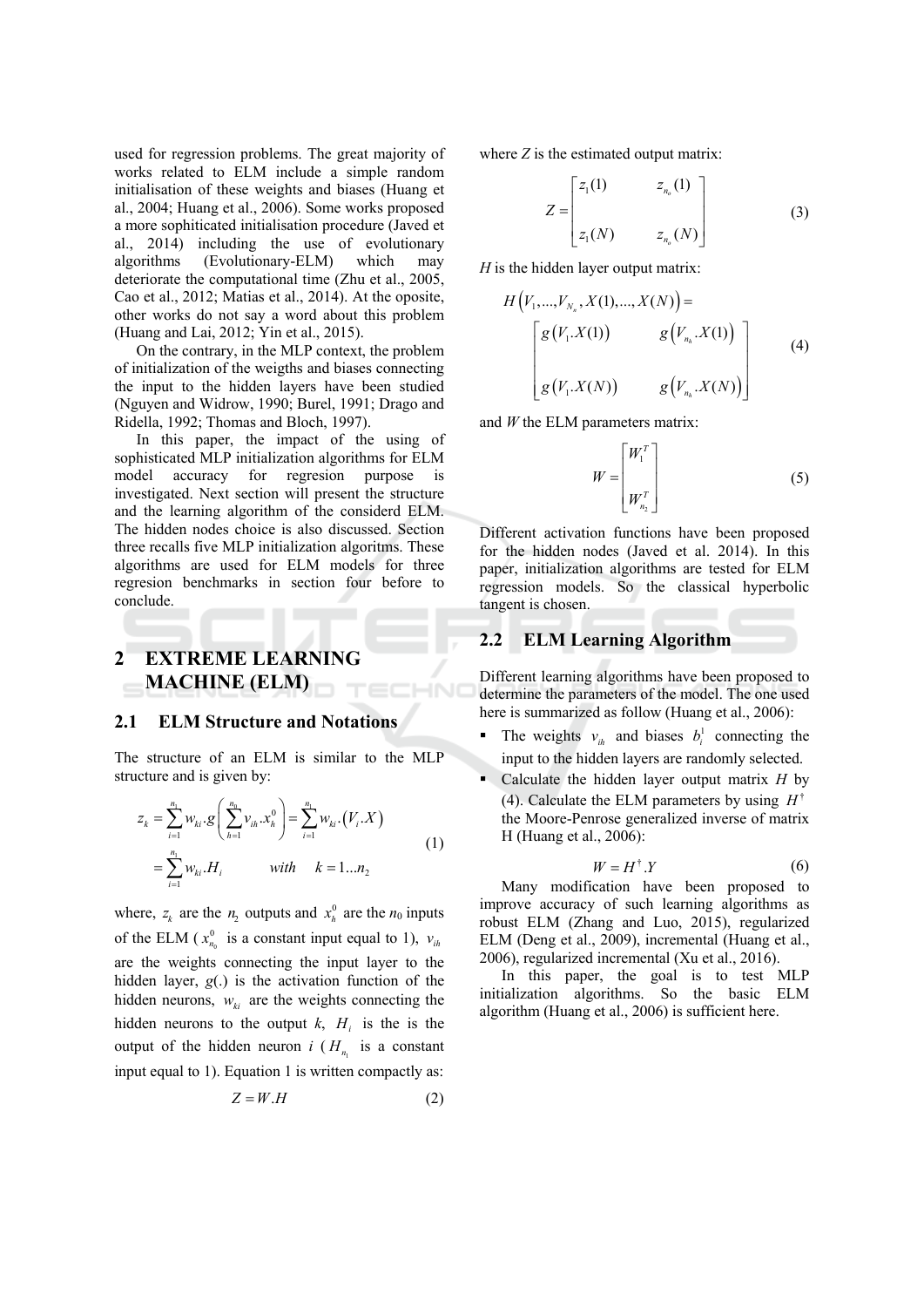

Figure 1: Hidden neurons outputs for the "SinC" problem.

#### 2.3 **Impact of Hidden Nodes Choice**

The classical "SinC" example is used to illustrate the impact of hidden nodes choice:

$$
y(x) = \begin{cases} \sin(x)/x & x \neq 0 \\ 1 & x = 0 \end{cases}
$$
 (7)

Two datasets including 1000 pairs  $(x_n, y_n)$  each, are built for the learning and the validation. The  $x_n$  are uniformly randomly distributed between -10 and 10 and the learning dataset is polluted by a random noise uniformly distributed between -0.2 and 0.2. The ELM includes 10 hidden neurons (plus one hidden node constant and equal to 1). The parameters of these hidden nodes are randomly uniformly distributed between -1 and 1.

Figure 1 presents the output  $H_i$  of the 10 hidden nodes for the validation datasets. Five of them require a particular attention:  $H_5$ ,  $H_8$  and  $H_{10}$  on the one hand, and  $H_6$  and  $H_7$  on the other hand.

First, it appears that  $H_5$ ,  $H_8$  and  $H_{10}$  are near to be constant on the considered input domain and are not significantly different to the bias node  $H_{11}$ . Second, the outputs  $H_6$  and  $H_7$  seems very similar. So, a cross correlation test is performed on these two outputs and presented figure 2. This correlation test confirms that these two hidden neuron outputs are closely correlated. So, only one of them gives information.

So despite the fact that we include ten hidden nodes in the model, only six of them are really useful. To comfirm this fact, the accuracy of two models is compared on the validation dataset. The first ELM model includes all the hidden nodes and



Figure 2: Cross correlation between  $H_6$  and  $H_7$ .

the resulting sum squared errors (SSE) is equal to  $1.51*10<sup>-4</sup>$ . The second ELM model includes only six hidden nodes  $(H_5, H_6, H_8$  and  $H_{10}$  are discarded). The SSE obtained for this model is  $2.23*10<sup>-4</sup>$ . The difference between the results obtained is not statistically significant.

This experience shows that even if the parameters are randomly choosen, a lack of diversity may lead to the fact that some of the hidden nodes are unuseful. To make an analogy with classifiers ensembles, the accuracy of the ELM depends on the diversity of its individual components (hidden nodes) (Kuncheva and Whitaker, 2003). That's why ELM needs a good initialization algorithm in order to improve diversity between the hidden nodes.

## **MLP INITIALISATION** 3 **ALGORITHMS**

Many algorithms have been proposed in the past in order to initialize MLP.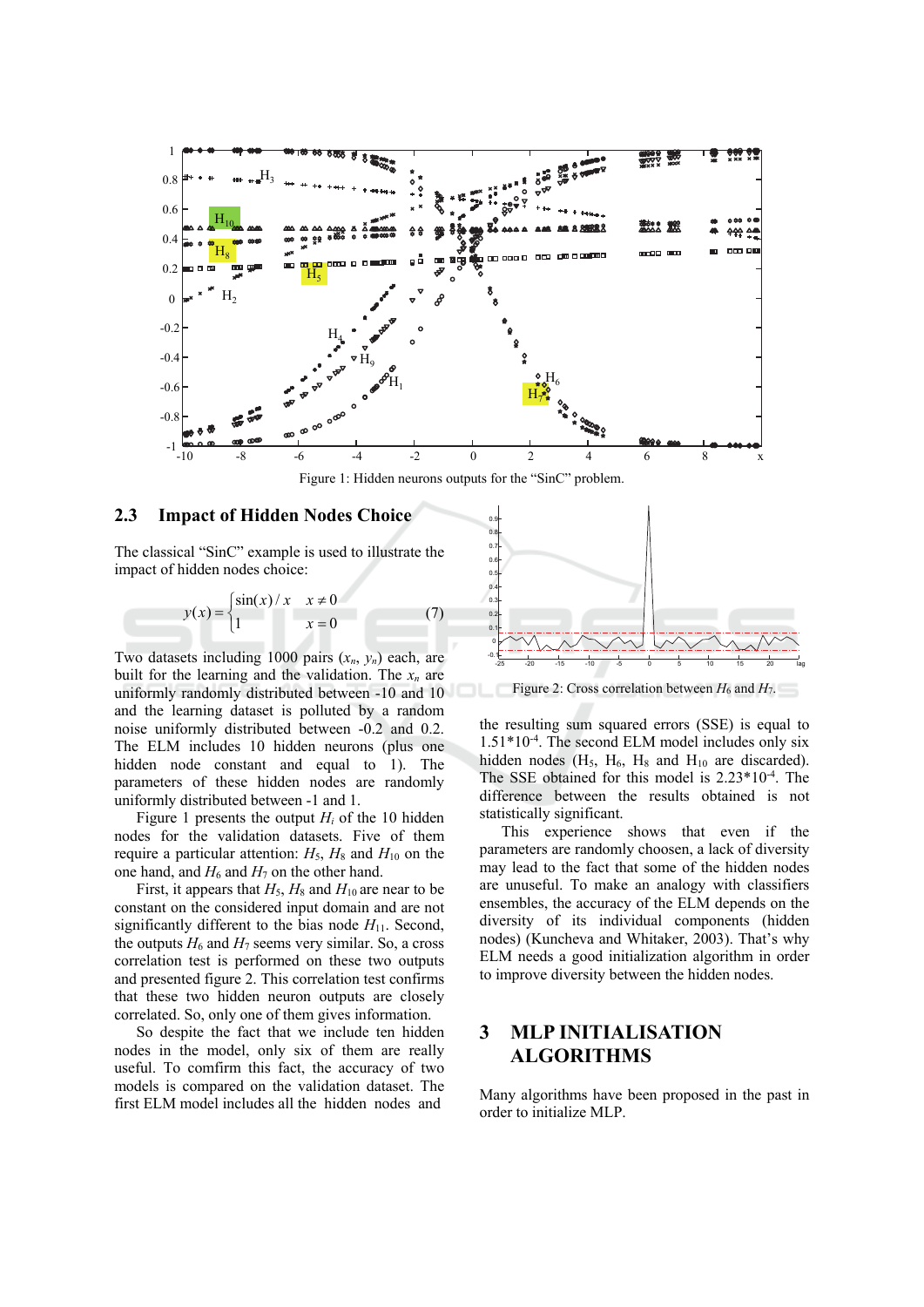#### $3.1$ **Random Initialization (Ra)**

Random initialization has been the first approach to initialize parameters since the pioneering work of Rumelhart and McClelland (1986). This approach is mainly used in ELM approach since the work of Huang et al., (2004). This approach consist to uniformly randomly initiate the parameters between  $-r$  and r. Initially, nothing is said about the value of  $r$ . In this paper, r is tuned to 1 in accordance with settings encountered in the literature (Norgaard, 1995, Zhu and Huang, 2004). This algorithm will be denoted "Ra" in the sequel.

## **Burel Initialization (Bu) (Burel** 3.2 1991)

The arbitrarily setting of  $r$  has been discussed in the past and researchers have exploited some information to tune it. Within this philosophy, Burel (1991) searches to give an equivalent influence for each hidden neuron on the model accuracy. To do that, the weights and biases connecting the input to the hidden layers must be tuned such that:

$$
\begin{cases}\n(C1) & E(V_i \cdot X(n)) = 0 & i = 1, \dots, n_1 \\
(C2) & \text{var}(V_i \cdot X(n)) = \sigma_z^2 & i = 1, \dots, n_1\n\end{cases}
$$
\n(8)

Satisfy the requirement C1 allows to use the full variation of the activation range. C2 serves to control the variation amplitude range. C1 is validated if the two bounds  $r$  and  $-r$  are symmetrical. To respect  $C2$ ,  $r$  must be tuned to:

$$
r = \sqrt{\frac{3\sigma_z^2}{\sum_{h=1}^{n_0} E((x_h)^2)}} = \frac{0.87}{\sqrt{\sum_{h=1}^{n_0} E((x_h)^2)}}
$$
(9)

 $\sigma_z$  is tuned to 0.5 because the hyperbolic tangent is nearly linear between  $-0.5$  and 0.5. This tuning of  $r$ implies that this initialisation algorithm requires a complete dataset. This initialization algorithm will be denoted "Bu".

## $3.3$ Drago and Ridella Initialization (DR) (Drago and Ridella, 1992)

Within the same philosophy as Burel (1991), Drago and Ridella (1992) search to find a good tuning of  $r$ .

They tried to control the proportion of samples in the dataset leading to the saturation of the activation function. They defined the "Paralyzed Neuron Percentage" (PNP) which represent the proportion

of samples leading to obtain paralyzed neuron(s). They found a relation between this parameter and  $r$ .

$$
r = \frac{\sqrt{3}}{erf^{-1}\left(\frac{1}{2} - \frac{\beta}{2} . PNP\right)}
$$
(10)

where  $1/\beta$  represents the probability that at least one output of the network is incorrect:

$$
\frac{1}{\beta} = \left(1 - \frac{1}{2^{N_o}}\right) \tag{11}
$$

The goal of this algorithm is to maintain the PNP to a small value. So PNP is tuned to 5% in (10). This initialisation algorithm needs a complete dataset. It will be denoted "DR" in the sequel.

## $3.4$ **Nguyen and Widrow Initialization** (NW) (Nguyen and Widrow, 1990)

Nguyen and Widrow (1990) algorithm can be view as a slice linearization. Its goal is to determine parameters such that all hidden nodes represents a linear function on a small interval of the input space.

To do that, the size of the intervals and their localisation in the input space must be determined. The size is controlled by the amplitude of the weights vectors  $|V_i| = \begin{bmatrix} v_{i1} & v_{in_0-1} \end{bmatrix}$ ,  $i=1, n_1-1$  (not including biases  $v_{in}$  when the localisation is controlled by the biases  $v_{in}$  of the hidden neurons.

In order to break the symmetry in the network, all the weights and biases are randomly uniformly distributed between -1 and 1. In a second step, the amplitude of the weights vectors  $|V_i|$  are adjusted in function of the number of inputs and hidden units:

$$
|V_i'| = 0.7 * n_1^{1/n_0} \tag{12}
$$

Multiplying by 0.7 gives a slight overlapping of the intervals. The localisation of the intervals in the input space is determined by the tuning of the biases of the hidden neurons  $v_{in}$ . They are uniformly

randomly chosen in the range  $\lceil -|V_i|^{\dagger}, |V_i|^{\dagger}$ .

Initially, this algorithm has been designed in order to work with normalised inputs between -1 and 1. In order to work with no normalized inputs, Demuth and Beale (1994) have implemented an improvement of this algorithm in matlab®. To do that, each weight  $v_{ih}$ ,  $i=1, ..., n_1-1$ , and  $h = 1, ..., n_0$ .  $\mu$ , are divided by the amplitude of the input h: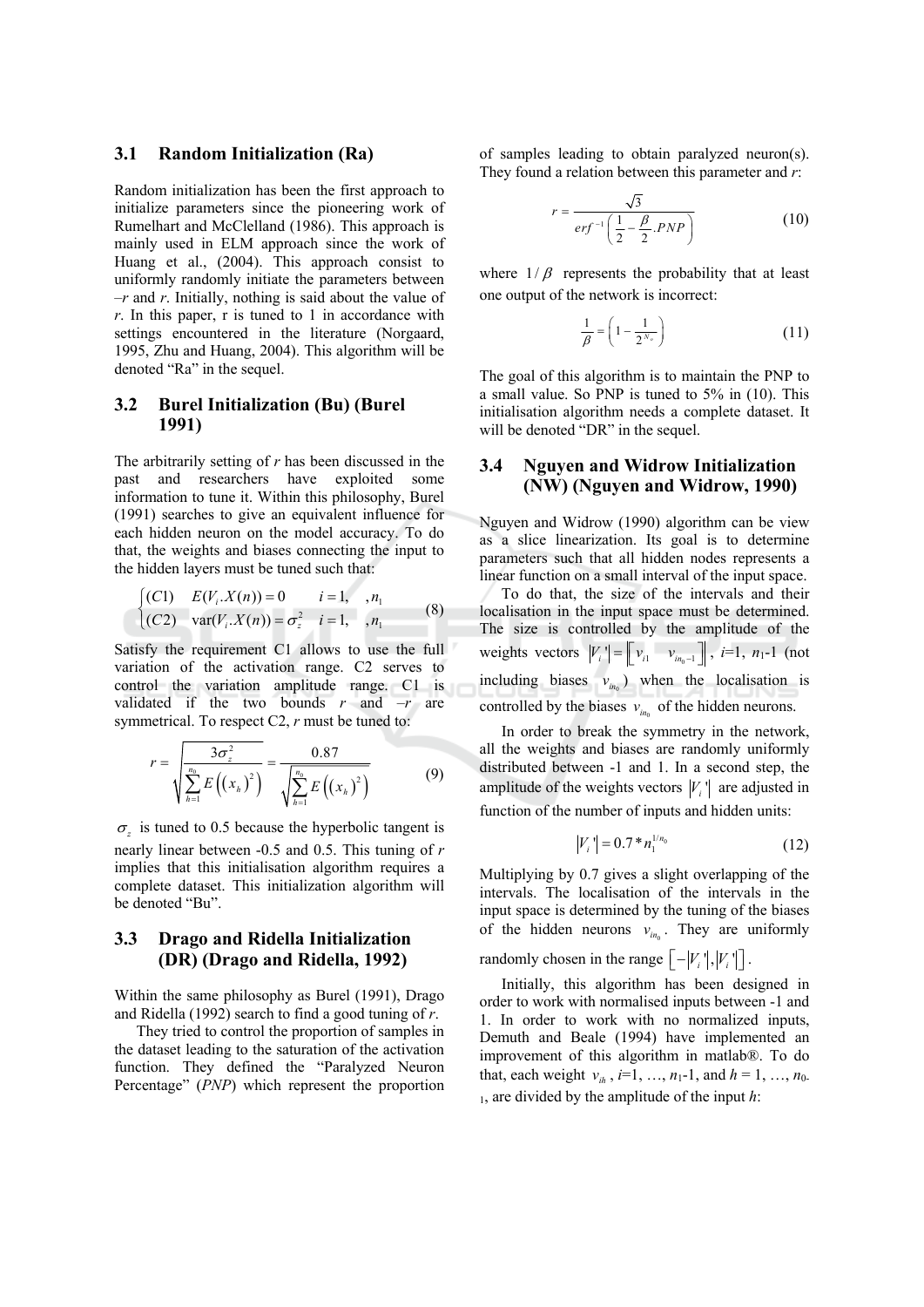$$
\alpha_h = \frac{\max(x_h) - \min(x_h)}{2} \tag{13}
$$

The centres of the intervals are repositioned in the input space by adding to the biases of the hidden neurons  $v_{in}$ :

$$
\beta_i = \sum_{h=1}^{n_0} v_{hi} \frac{\min(x_0) + \max(x_0)}{2} \tag{14}
$$

This algorithm requires to know the amplitude of each input. It will be denoted "NW" in the sequel.

## $3.5$ **Chen and Nutter Initialization (CN)** (Chen and Nutter, 1991)

Chen and Nutter (1991) proposed a totally different approach. They tried to estimate the initial parameters of each layers sequentially. The main problem is that the outputs of the hidden neurons are unknown. So Chen and Nutter proposed to initialize the parameters in different stages. First all the parameters are randomly uniformly distributed between -1 and 1. Second, parameters which connect the hidden to the output layers are estimated:

$$
W = (H^T . H)^{-1} . H^T . T \tag{15}
$$

Third, the desired output  $T$  is retro propagated to the hidden neurons:

$$
H = \begin{cases} T.(W^{-1})^T & \text{if } \text{rank}([W^T \quad T^T]) = \\ T.(W^T.W)^{-1}.W^T & \text{if } \text{rank}([W^T \quad T^T]) = \\ T.(W^T.W)^{-1}.W^T & \text{rank}(W) < N_h \\ T.W^T.(W.W^T)^{-1} & \text{if } \text{rank}([W^T \quad T^T]) \neq \\ \text{rank}(W) & \text{rank}(W) \end{cases}
$$

The estimated outputs of the hidden neurons are finally obtained by mixing information given by output and by inputs:

$$
H = H + \lambda.H \tag{17}
$$

with  $\lambda$ , a parameter chosen randomly between 0 and 1. This estimation of the hidden neurons outputs may lead to values outside the bounds -1, 1. These value must be truncated between -1 and 1.

Fourth, the parameters connecting the input to the hidden layers are estimated:

$$
V = \begin{cases} \left(X^{-1}\right)^{T} \cdot g_{h}^{-1}\left(\hat{H}\right) & \text{if } \text{rank}\left(\begin{bmatrix} X & g_{h}^{-1}\left(\hat{H}\right) \end{bmatrix}\right) \\ \text{ }= \text{rank}\left(X\right) = N_{i} \\ X^{T} \cdot \left(X.X^{T}\right)^{-1} \cdot g_{h}^{-1}\left(\hat{H}\right) & \text{if } \text{rank}\left(\begin{bmatrix} X & g_{h}^{-1}\left(\hat{H}\right) \end{bmatrix}\right) \\ \text{ }= \text{rank}\left(X\right) < N_{i} \\ \left(X^{T} \cdot X\right)^{-1} \cdot X^{T} \cdot g_{h}^{-1}\left(\hat{H}\right) & \text{if } \text{rank}\left(\begin{bmatrix} X & g_{h}^{-1}\left(\hat{H}\right) \end{bmatrix}\right) \\ \neq \text{rank}\left(X\right) \end{cases}
$$

This algorithm needs a complete dataset. It will be denoted "CN".

### $\overline{\mathbf{4}}$ **EXPERMENTAL RESULTS**

The five MLP initialisation algorithms are tested in order to initialize ELM model on three regression benchmarks. For each initialization algorithm and for each benchmark, twenty initial parameters sets are built. For each benchmark, the number of hidden neurons is fixed according to the studies of Huang et al.,  $(2006)$ .

## **4.1 Comparison Criterion**

The selection criterion used to compare the results obtained is the classical Root Mean Square Error  $(RMSE):$ **J PUBLICATIONS** 

RMSE = 
$$
\sqrt{\frac{1}{N} \sum_{n=1}^{N} (t(n) - z(n))^2}
$$
 (19)

However, two values of RMSE may be sufficiently close such that the difference is statistically insignificant. So to compare two ELM models, their residuals populations  $P_0$  and P of mean 0 and of variance  $\sigma_0^2$  and  $\sigma^2$  respectively must be compared by using a two tailed hypothesis test in order to determine if  $\sigma^2$  is statistically different of  $\sigma_0^2$ . The null hypothesis  $\mathcal{H}_0$  (the two variance are statistically equal) and its alternative  $\mathcal{H}_1$  are:

$$
\begin{cases}\n\mathcal{H}_0: \quad \sigma^2 = \sigma_0^2 \\
\mathcal{H}_1: \quad \sigma^2 > \sigma_0^2 \\
\sigma^2 < \sigma_0^2\n\end{cases}
$$
\n(20)

 $\mathcal{H}_0$  is rejected with a risk level of 5% if: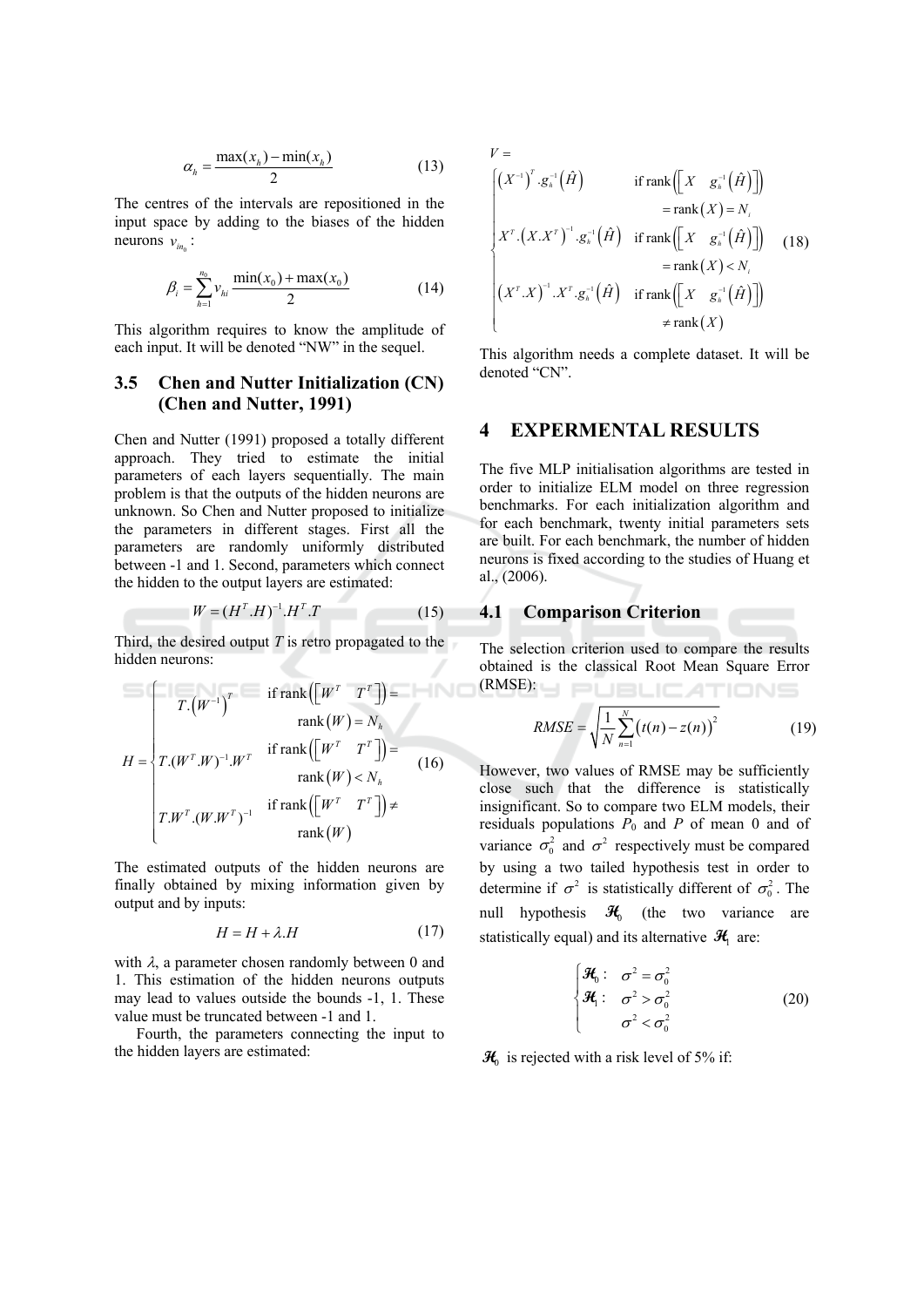$$
\begin{cases}\n\Gamma = \frac{(N-1)\cdot\sigma^2}{\sigma_0^2} < \Gamma_{c1} = \chi^2 \left(\nu, \frac{\alpha}{2}\right) \\
\Gamma = \frac{(N-1)\cdot\sigma^2}{\sigma_0^2} > \Gamma_{c2} = \chi^2 \left(\nu, 1 - \frac{\alpha}{2}\right)\n\end{cases} (21)
$$

where  $\nu$  is the number of degree of freedom, and  $\alpha$ is the confidence level.

#### 4.2 **Abalone Dataset**

This abalone dataset is a collection of 4177 samples and the goal is to predict the age (output) of these shells considering eight physical measurements (inputs) (Waugh, 1995; UCI, 2017). From these 4177 samples, 2000 are used for the learning and 2177 for the validation. The output is normalised between -1 and 1. No normalisation is performed on the inputs. Table 1 presents the results obtained for all the ELM models.

The first row of table 1 presents the mean computational time for each algorithm. Four of them presents a very short and similar computational time (Bu, DR, NW and Ra). These four algorithms are very simple, when CN performs least square calculus twice. \_\_\_\_\_\_

The six succeeding rows give respectively the min, mean and max values of RMSE on the learning and the validation datasets. The best RMSE value on the learning and validation datasets is given by Bu. For the validation dataset, Ra gives the same optimum. So, Bu and, to a lesser extent Ra, give the best results concerning the RMSE value.

However, it is likely that some of the other results are statistically equal to the best one. The two bounds  $\Gamma_{c1}$  and  $\Gamma_{c2}$  of the statistical test (21) are equal to 2050 and 2308 respectively for this example. The last row of table 1 presents the proportion of ELM models which gives a RMSE statistically equivalent to the best one on the validation data set (here best Bu model).

Only three initialisation algorithms (Bu, NW and Ra) are able to give results statistically equivalent to the best one. Among them, NW is the one which maximizes this proportion  $(30\%)$ .

| Table 1: Results for the Abalone dataset. |             |      |        |           |        |        |        |
|-------------------------------------------|-------------|------|--------|-----------|--------|--------|--------|
|                                           |             |      | Bu     | <b>CN</b> | DR     | NW     | Ra     |
| computational time (s)                    |             |      | 0.0016 | 0.0055    | 0.0016 | 0.0016 | 0.0016 |
| identification RMSE                       |             | min  | 0.0757 | 0.0868    | 0.0791 | 0.0765 | 0.0765 |
|                                           |             | mean | 0.0796 | 0.0906    | 0.0863 | 0.0791 | 0.0801 |
|                                           |             | max  | 0.0862 | 0.0915    | 0.0926 | 0.0844 | 0.0908 |
| validation                                | <b>RMSE</b> | min  | 0.0723 | 0.0833    | 0.0775 | 0.0731 | 0.0723 |
|                                           |             | mean | 0.0769 | 0.0865    | 0.084  | 0.0782 | 0.0773 |
|                                           |             | max  | 0.0829 | 0.0875    | 0.0951 | 0.0936 | 0.0857 |
|                                           | $\% \Gamma$ |      | 15%    | $0\%$     | $0\%$  | 30%    | 15%    |

Table 2: Results for the Auto Price dataset.

|                        |             |      | Bu     | <b>CN</b> | DR     | <b>NW</b> | Ra     |
|------------------------|-------------|------|--------|-----------|--------|-----------|--------|
| computational time (s) |             |      | 0.0047 | 0.0039    | 0.001  | 0.0023    | 0.001  |
| identification         | RMSE        | min  | 0.07   | 0.1315    | 0.0687 | 0.0773    | 0.1123 |
|                        |             | mean | 0.0898 | 0.1799    | 0.0827 | 0.0976    | 0.1549 |
|                        |             | max  | 0.1228 | 0.1821    | 0.1072 | 0.1211    | 0.1821 |
| validation             | <b>RMSE</b> | min  | 0.0663 | 0.1178    | 0.071  | 0.0614    | 0.1    |
|                        |             | mean | 0.083  | 0.1494    | 0.0803 | 0.0891    | 0.1499 |
|                        |             | max  | 0.1073 | 0.1508    | 0.0964 | 0.1058    | 0.1508 |
|                        | $\% \Gamma$ |      | 10%    | $0\%$     | 15%    | 20%       | $0\%$  |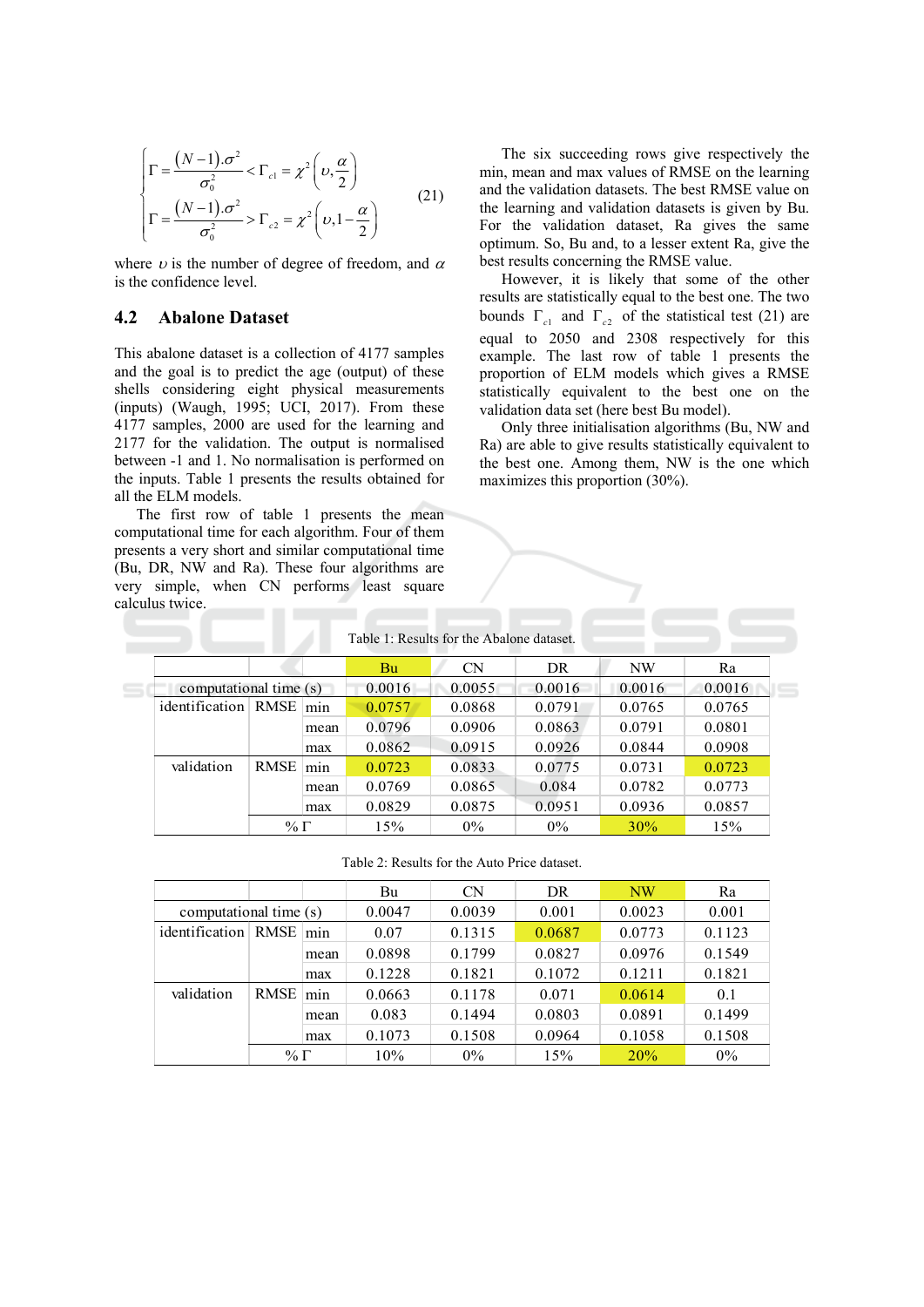|                        |             |      | Bu     | <b>CN</b> | DR     | NW     | Ra     |
|------------------------|-------------|------|--------|-----------|--------|--------|--------|
| computational time (s) |             |      | 0.0008 | 0.0031    | 0.008  | 0.0008 | 0.0008 |
| identification RMSE    |             | min  | 0.0223 | 0.1058    | 0.0494 | 0.0207 | 0.0944 |
|                        |             | mean | 0.0272 | 0.1076    | 0.0701 | 0.0263 | 0.1047 |
|                        |             | max  | 0.0442 | 0.1077    | 0.0884 | 0.0413 | 0.1071 |
| validation             | <b>RMSE</b> | min  | 0.0494 | 0.1617    | 0.081  | 0.0549 | 0.1537 |
|                        |             | mean | 0.1293 | 0.1643    | 0.1185 | 0.0837 | 0.1622 |
|                        |             | max  | 0.4022 | 0.1645    | 0.142  | 0.1468 | 0.1774 |
|                        | %Γ          |      | 15%    | $0\%$     | $0\%$  | 20%    | $0\%$  |

Table 3: Results for the CPU dataset.

### 4.3 **Auto Price Dataset**

This dataset regroups the price of cars (output) and fifteen of their characteristics (inputs) (Kibler et al., 1989; UCI, 2017). The missing values are discarding leading to a dataset comprising 159 samples randomly divided into 80 samples for the learning and 79 for the validation. The output is normalized and all ELM models include five hidden neurons. The results of all the ELM models are presented table 2.

The mean computational time for all algorithms are quite similar.

The best RMSE on the learning dataset is given by DR algorithm. But, for the validation dataset, it is NW which gives the best one.

For the statistical test (21) the two bounds  $\Gamma_{c1}$ and  $\Gamma_{c2}$  are equal to 56.3 and 105.5 respectively. The last row presents the proportion of model which give results statistically equivalent to the best one (here best NW model).

This time, the three initialisation algorithm which gives results statistically equivalent to the best one are (Bu, DR and NW). NW is again the one which maximizes chances to find good model  $(20\%)$ .

### **CPU** Dataset 4.4

The Computer Hardware dataset problem is to predict the estimated relative performance from the original article (Kibler and Aha, 1988; UCI, 2017). It comprises 209 samples randomly divided into learning dataset (100 samples) and validation one (109 samples). There are six inputs, and the output is normalized. Each ELM model includes ten hidden neurons.

Table 3 presents the results obtained with the five initialisation algorithms. The computational time for BU, DR NW and Ra are quite similar when the one for CN is greater.

The best RMSE value is given by NW on the learning dataset and by Bu on validation one. Considering the statistical test (21) ( $\Gamma_{c1} = 82$  and  $\Gamma_{c2} = 140$ , these two algorithms are the only ones which are able to gives results statistically equivalent to the best one.

## $\overline{\mathbf{S}}$ **CONCLUSIONS**

This paper presents a study about the impact of hidden nodes choice on the ELM model accuracy. This initialisation problem has been investigated in the MLP context in the past and five initialisation algorithms are recalled before to be tested and compared for the ELM initialisation on three regression benchmarks.

The results obtained shown that two algorithms (Bu and NW) outperform the others in terms of chances to obtain satisfactory results. However, even these algorithms give acceptable results in less than 30% of the cases. This fact implies that performing the learning of ELM model needs to be done on several different initialisation parameters sets.

Our future works will focus on how to improve this initialization step by combining different initialization algorithms, particularly Bu and NW.

Another question concerns the impact of inputs selection on the ELM accuracy. In all the benchmarks used in this study, all the inputs are linked with the output. When it is not the case, the impact of these spurious inputs on the ELM model accuracy must be studied.

## **REFERENCES**

Burel, G., 1991. Réseaux de neurones en traitement d'images: des modèles théoriques aux applications industrielles, Ph.D thesis of the Université de Bretagne